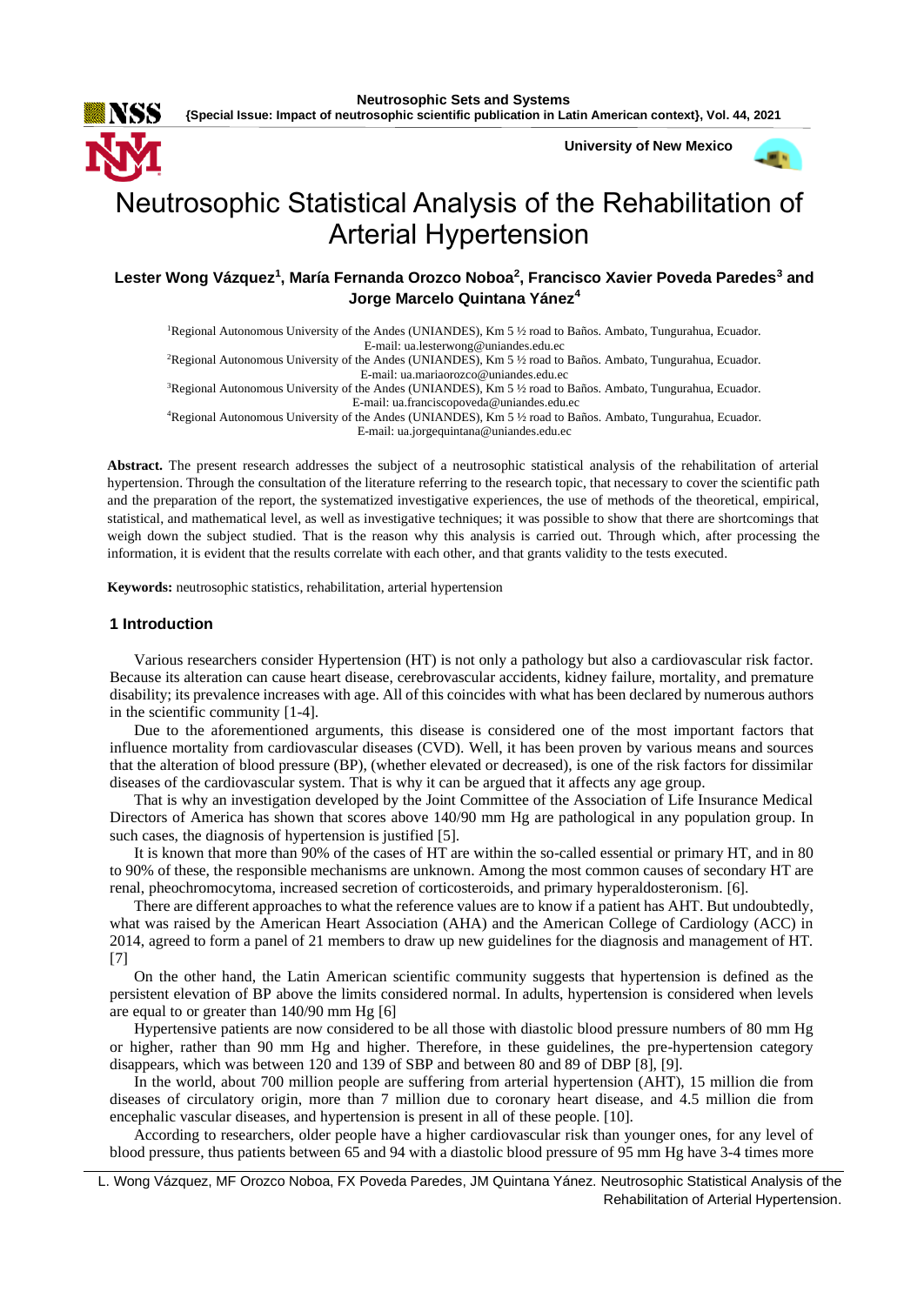cardiovascular risk than those between 35 and 64 years, with the same blood pressure [6], [10].

When analyzing the pathophysiological bases of HPA, it can be argued that the cardio-circulatory system is functionally a closed circuit. The heart, acting as a muscular pump, pumps blood through a network of blood vessels, which gradually become narrower until they become small capillaries, to then resume a larger caliber on its return to the starting point, with This process fulfills the vital function of feeding and oxygenating each of the cells of the body.

In this sense, the impulsion of the blood requires the power and energy of a contractile system capable of generating the necessary pressure so that said fluid, which is somewhat thick, remains in continuous movement. This pressure, when the entire structure functions correctly fluctuate between 80 and 120 mmHg. Strangely, a good number of adults experience a hemodynamic disorder over time in which the pressure in the system rises and remains permanently high

It is worth highlighting the evaluations that associate that cardiovascular risk began more than 50 years ago with the Framingham study, which allowed identifying the risk factors that favor the development of cardiovascular diseases (CVD) such as hypertension, dyslipidemia, smoking, obesity, diabetes, and physical inactivity. [11]

For this reason, AHT promotes atherogenesis by different mechanisms. Endothelial dysfunction has been observed in recent-onset hypertensive patients; this dysfunction can be evidenced by an attenuated response to vasodilator substances, such as acetylcholine, by an increase in vascular permeability to macromolecules, including lipoproteins, by an increase in endothelin production and an increase in leukocyte adherence.

HT induces arterial remodeling that results in a decrease in light in the small vessels with an increase in resistance to flow and, on the contrary, a dilation in the large arteries that favors the development of atherosclerotic disease. [12]

At present, two main treatment schemes for patients with AHT are recognized; these are pharmacological and non-pharmacological treatment. The first includes drugs that keep the patient stable in blood pressure; this should always be done with a prescription. While the second includes a diet low in salt and saturated fat, reducing or eliminating alcohol and caffeine consumption, increasing potassium intake, not smoking, psycho-relaxation therapy, control of body weight, and controlled and dosed exercise.

The topicality, novelty, and relevance of these studies are recognized, however, they are aimed at rehabilitating patients with this disease. Nevertheless, a study is required to follow up with the patients after they have finished the non-pharmacological treatment. That is why in the present study, an intervention is carried out in patients who have not undergone any rehabilitation program for more than six months.

For this, a neutrosophic statistical analysis of the most selected indicators in the rehabilitation programs is carried out. When reviewing the bibliography some limitations appear, for example:

- Few cross-sectional studies analyze hypertensive patients who have completed the rehabilitation process.
- The use of neutrosophy for the evaluation of indicators of arterial hypertension is scarce.

On these arguments, it is declared as a scientific problem: how to perform a neutrosophic statistical analysis of arterial hypertension in patients who have completed their rehabilitation process?

The objective of the research is to perform a neutrosophic statistical analysis of arterial hypertension in patients who have completed their rehabilitation process.

## **2 Materials and Methods**

## **2.1 Subjects under study**

Neutrosophic statistics were used to calculate the population. Since the total population is known, let us calculate it using the following expression:

$$
n = \frac{N * Z_a^2 p * q}{d^2 * (N - 1) + Z_a^2 * p * q}
$$

(1)

 $p =$  approximate proportion of the subject studied in the reference population  $q =$  proportion of the reference population that does not present the subject under study (1 -p). The desired confidence level (Z). It indicates the degree of confidence that the true value of the parameter will be reached in the population found in the calculated sample and finaly absolute precision (d).

It is the desired width of the confidence interval on both sides of the true value of the difference between the two proportions (in percentage points). N is the population size

In this case, you want a confidence level between 95 and 99%,  $z = [1.645, 1.96]$ ,  $d = [0.05, 0.1]$  and  $p = [0.4, 1.96]$ 0.44],  $N = 40$ . The result that we call the neutrosophic sample  $n = [10.1, 30.6]$  indicates that the sample must be between 10 and 31 individuals.

For the study, we selected a sample of 30 patients who participated in different rehabilitation programs for hypertensive patients and who had not received their effect for a year. Give that what we want is to monitor how the main AHT indicators work. It was selected using simple random sampling, particularly randomization by the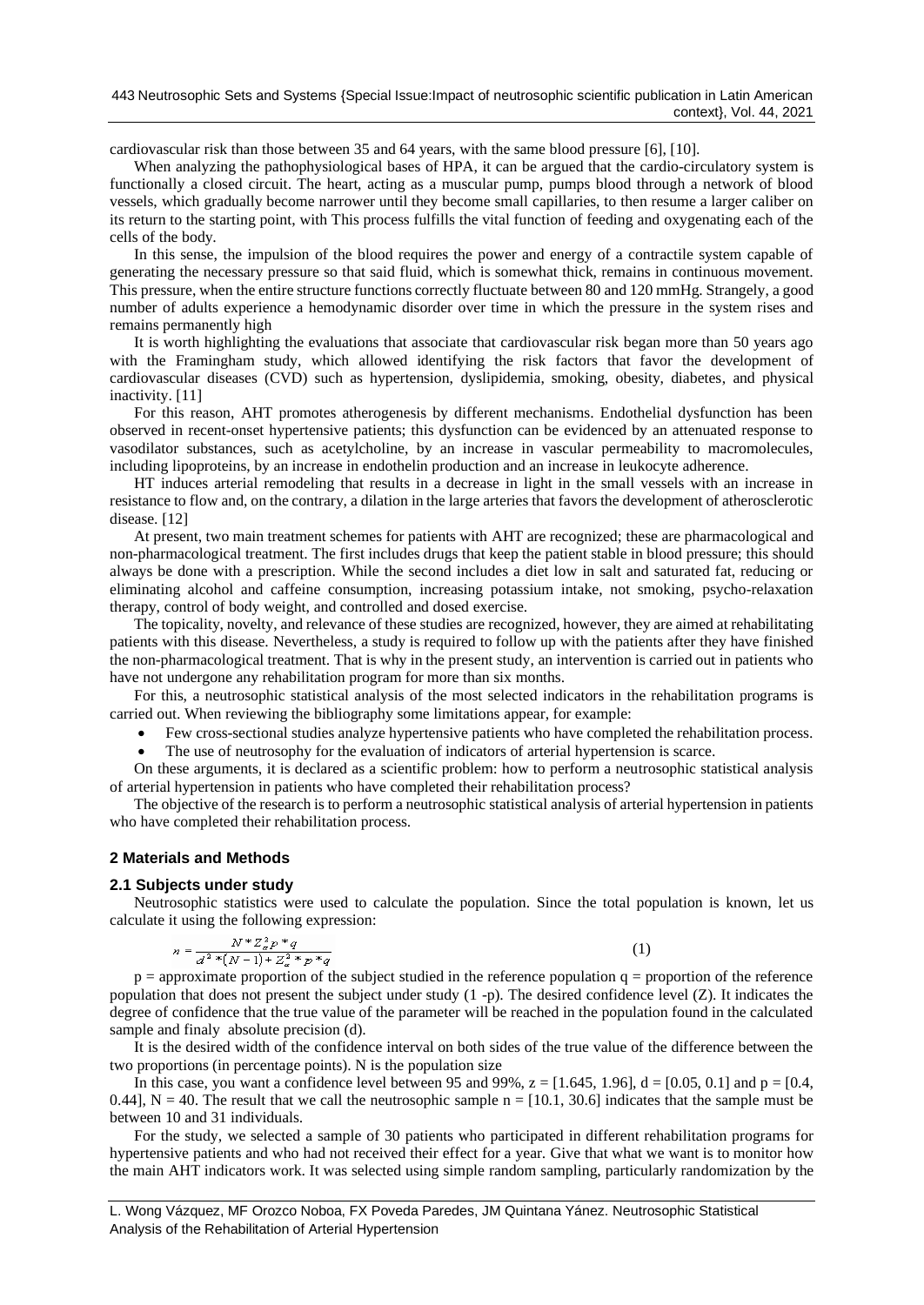Neutrosophic Sets and Systems {Special Issue:Impact of neutrosophic scientific publication in Latin American 444 context}, Vol. 44, 2021

tombola technique.

The sample is distributed as follows: 11 male and 19 female patients, with a mean age of  $48.3 \pm 10.8$ , these belong to the Pastaza Canton, in the province of the same name in Ecuador. All received the medical authorization to participate in the study and the patients signed the informed consent.

## **2.2 Instruments**

## **Neutrosophic method**

For the neutrosophic statistical analysis developed, the workflow of three activities was taken into account. Statistical analysis bases its operation on a neutrosophic environment to model uncertainty. The analysis is based on a neutrosophic statistical scheme that can address criteria of a different nature in a neutrosophic environment [15][18, 19]. Figure 1 shows a diagram with the activities that support the analysis.



Figure 1. Scheme with the activities that support the analysis

The statistical analysis method is designed to check the correlation of the three fundamental indicators of the AHT. The different activities of the analysis are described below:

- Step 1. Explanation of the test to be applied
- Step 2. Verification and calibration of the means and implements to be used
- Step 3. Adopt the indicated position to start the test
- Step 4. Performing the test

Step 5. Analysis and interpretation of the results

For the analysis of the behavior of the sample, the level of neutrosophic significance was used [13], [14], [15]. The level of neutrosophic significance  $\alpha$  can be a set, not necessarily a c number as in classical statistics [16], [17]. A neutrosophic P-value is defined in the same way as in classical statistics: the smallest level of significance at which a null hypothesis H0 can be rejected.

The distinction between the classical P-value and the neutrosophic P-value is that the neutrosophic P-value is not a crisp number as in classical statistics, but a set (in many applications it is an interval).

Neutrosophic P-value =  $P z > z$  critical value when H0 is true where P (\*) means classical probability calculated assuming that H0 is true, the probability of observing a test statistical value is more extreme than what was actually obtained.

## **2.3 Tests applied in the study**

1- Heart rate (HR): taken in the sitting position with a digital pulse meter, the patient is given a time of 15 minutes when arriving at the place where the test is performed.

Optimal: between 80 and 90 beats per minute

Altered: greater than these scoring ranges

2- Systolic blood pressure (SBP)

3- Diastolic blood pressure (DBP)

For both tests a digital ephemeral was used, patients were given between 15 and 20 minutes in a resting state before the test and this was performed in a sitting position. The table shows the values taken into account for the evaluation.

| <b>CATEGORY</b> | PAS (mmHg) | $DBP$ (mmHg) |
|-----------------|------------|--------------|
| Optimal         | $\leq 120$ | <80          |
| Normal          | <130       | <85          |
| Normal High     | 130-139    | 85-89        |

**Table 1:** Reference values for the evaluation of PAS, PAD. Source: Hernández, R, Agramante, S and Aguilar [6]

## **2.4 Statistical analysis**

Descriptive Statistics methods: they were used to describe the behavior of patients with AHT, both during the verification of the problem and in the process of evaluating and interpreting the results. We worked with bar graphs,

\_\_\_\_\_\_\_\_\_\_\_\_\_\_\_\_\_\_\_\_\_\_\_\_\_\_\_\_\_\_\_\_\_\_\_\_\_\_\_\_\_\_\_\_\_\_\_\_\_\_\_\_\_\_\_\_\_\_\_\_\_\_\_\_\_\_\_\_\_\_\_\_\_\_\_\_\_\_\_\_\_\_\_\_\_\_\_\_\_\_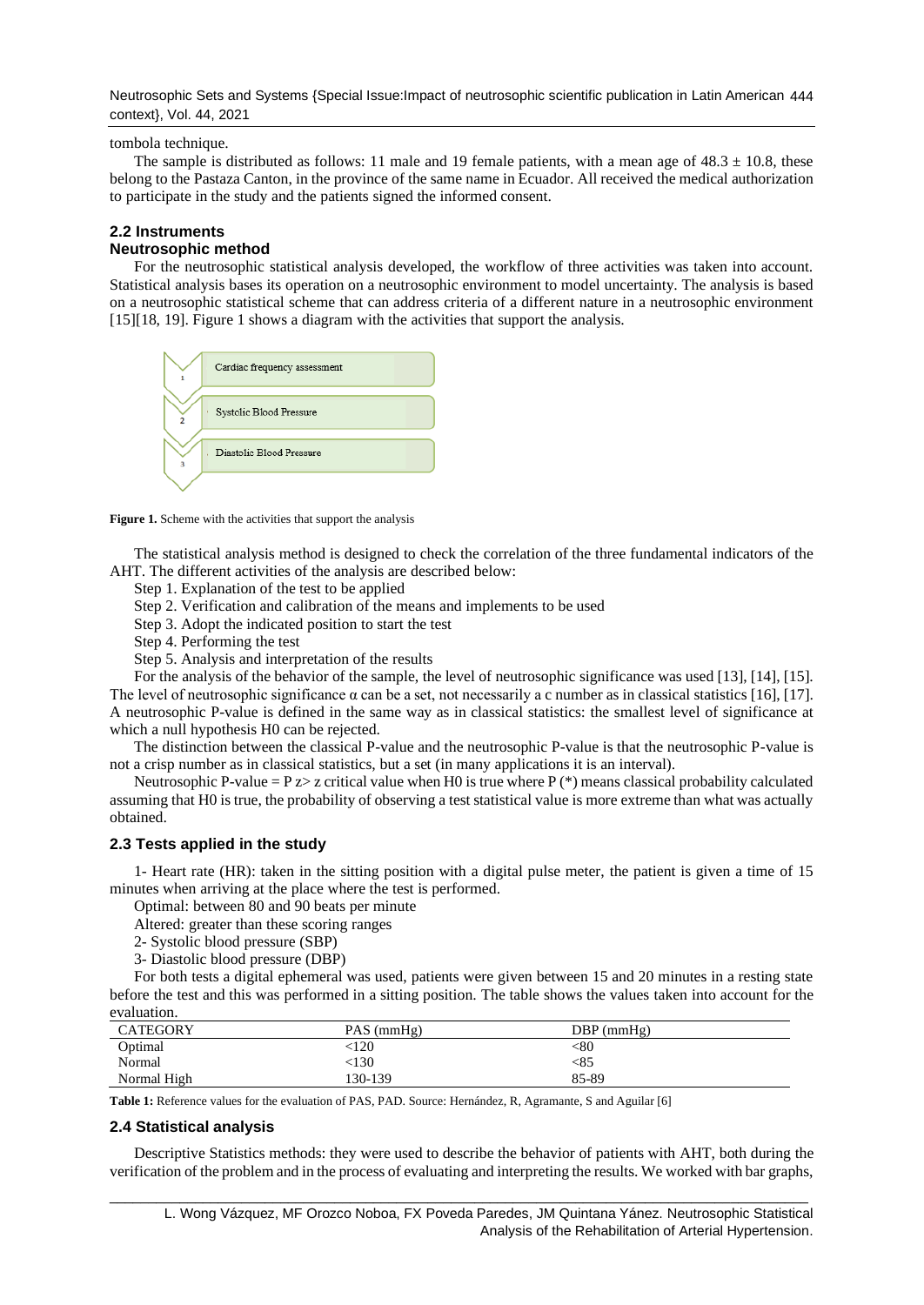mainly using quantity and percentage. In addition, the Pearson correlation coefficient was also applied. The latter was processed with the SPSS statistical package for Windows, V 20.

## **3 Results**

Graph 1 shows the results of the heart rate indicator, where it is observed that most of the patients in studies 19 for 63.3% of the study sample reached values that are considered optimal, this is indicative in favor of the rehabilitation. For their part, the remaining 11 for 36.7% did not reach the normal score, so these results reflect that there are still patients who must continue to undergo some treatment to stabilize their pulsometry.



**Figure 2.** Heart rate results. **Source:** Microsoft Excel for Windows processing results

Graph 2 shows the results of the systolic blood pressure indicator, where it is observed that only 7 patients for 23.4% are in the optimal systolic blood pressure ranges, while 9 for a normal 30%.

On the other hand, most are in the high normal ranges (14 to 46.6%), for which it is suggested that they should follow their SBP control for a longer period, and maintain a correct diet, do physical exercise and take the medication according to the doctor's prescription.



**Figure 2:** Systolic Blood Pressure Results. **Source:** Microsoft Excel for Windows processing results

Graph 3 shows the results of diastolic blood pressure, where 12 patients for 40% of the study sample were located in the evaluative category of optimal, while 11 for 36.6% obtained their parameters in the normal ranges.

On the other hand, a minority 7 for 23.4% were located in a risk zone due to their high normal blood pressure. As can be seen in this indicator, better results were evidenced. Therefore, it is shown that in the investigated cases the greatest alteration is present in the SBP.



**Figure 3.** Diastolic blood pressure results. **Source**: Microsoft Excel for Windows processing results

To deepen the validity of the results, a correlation study was carried out, since it marks the relationships between 2 or more variables, that is, the degree of possibility that they have to coincide. Table number 2 shows the correlation matrix between the variables corresponding to the 5 tests carried out in the present study. Correlation coefficients have been calculated in all possible pairs of study variables.

This statistical analysis has been carried out from the Pearson test, where significant results were considered in r, (p  $\leq 0.005$ ). In this sense, it can be noticed that all the tests correlate with each other. Aspects that give a significant level of validity to the study, since  $p = 000$  in all the assessed tests.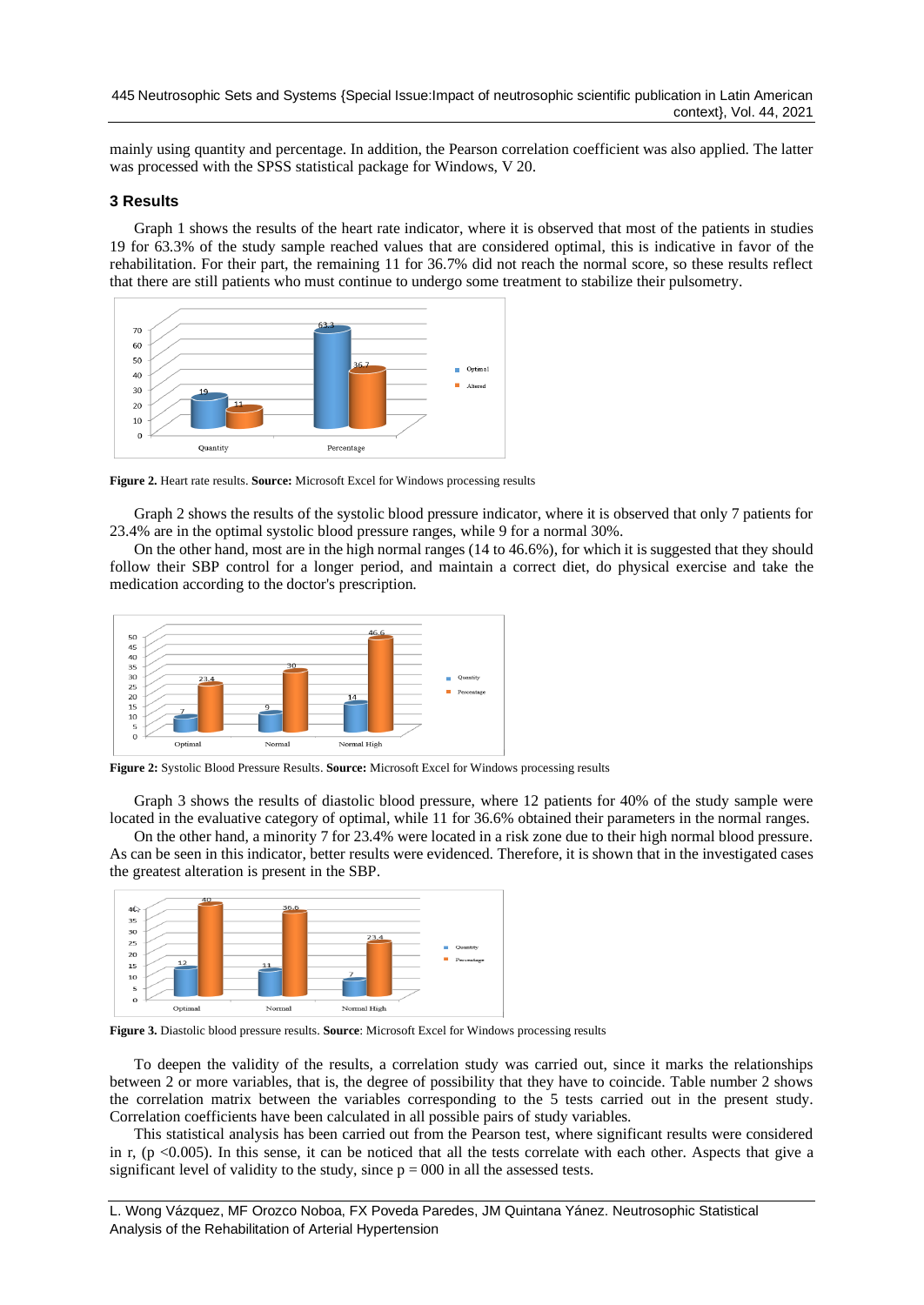Neutrosophic Sets and Systems {Special Issue:Impact of neutrosophic scientific publication in Latin American 446 context}, Vol. 44, 2021

| Correlations |                                                                   |          |            |          |
|--------------|-------------------------------------------------------------------|----------|------------|----------|
|              |                                                                   | FC       | <b>PAS</b> | PAD      |
| FC.          | Pearson's correlation                                             |          | $.679**$   | $.722**$ |
|              | Sig. (Bilateral)                                                  |          | ,000       | .000     |
|              | N                                                                 | 30       | 30         | 30       |
| <b>SBP</b>   | Pearson's correlation                                             | $.679**$ |            | $.740**$ |
|              | Sig. (Bilateral)                                                  | .000.    |            | .000     |
|              | N                                                                 | 30       | 30         | 30       |
| <b>DBP</b>   | Pearson's correlation                                             | $.722**$ | $,740**$   |          |
|              | Sig. (Bilateral)                                                  | .000     | ,000       |          |
|              | N                                                                 | 30       | 30         | 30       |
|              | **. The correlation is significant at the 0.01 level (bilateral). |          |            |          |

**Table 2.** Correlation matrix between variables **Source**: Processing of the statistical package SPSS for Windows, V 20.

## **Conclusion**

After the investigation was carried out, the following conclusions were reached:

- 1- The assessment of the theoretical and methodological references on the neutrosophic statistics of the rehabilitation of arterial hypertension showsthe need to deepen in investigations that allow transforming the current state.
- 2- The assessment, analysis, and interpretation of the results, it was found that it is necessary to continue deepening in studies where computer tools and neutrosophic research methods are used since a high level of correlation between each of the tests was evidenced, which validates the results of this study.

#### **References**

- [1] Acevedo, M., Krämer, M., Bustamante MJ, Yáñez, F., Guidi, D., and Orbalán, R. Cardiovascular rehabilitation and exercise in secondary prevention. Rev Med Chile, 141, 1307-14. (2013). Retrieved from https://www.efdeportes.com/efd170/metodopara-la-iniciacion-en-la-natacion.htm
- [2] Schwarz, S., and Halle, M. Exercise training in Heart Failure Patients. (2014) Dtsch Med Wochenschr, 139 (16), 845- 50.
- [2] González, M. Arterial hypertension in the elderly. (2017) Primary Health Care: National Medical Library.
- [3] Hernández, S. (2018). Methodology for the physical rehabilitation of patients with chronic heart failure and depressed left ventricular ejection fraction (doctoral thesis). University of Physical Culture and Sports Sciences, Havana, Cuba.
- [4] Espinosa, AD Arterial hypertension, figures to define it at the beginning of 2018. Rev Finlay (2018) Recovered from <http://refinlay.sld.cu/index.php/finlay/article/view>
- [5] Castro, RE, Guimarães, GV, Silva, JM, Bocchi, EA, and Ciolac, EG (2016). Postexercise Hypotension after Heart Transplant: Water- versus Land-Based Exercise. Med Sci Sports Exerc. 48 (5), 804-10.
- [6] Hernández, R Agramante, S and Aguilar, E (2006). Arterial hypertension and physical exercises. In Collective of authors, Physical exercise and rehabilitation (157-167). Havana: Sports editorial.
- [7] Jeffrey, S., Vega, CH.P. (January 3, 2018). New Hypertension Guidelines: What You Need To Know. Medscape Retrieved from https://www.medscape.org/viewarticle/889538
- [8] Welton, PK, Carey, RM, Aronow, WS, Casey, DE, Collins, KJ, and Dennison, C., (2017). Guideline for the Prevention, Detection, Evaluation and Management of High Blood Pressure in Adults. J Am Coll Cardiol. doi: 10.1016 / j.jacc.2017.07.745
- [9] Muntner, P., Carey, RM, Gidding, S., Jones, DW, Talerm, SJ, and Wright, JT (2018). Potential US population impact of the 2017 American College of Cardiology / American Heart Association High Blood Pressure Guideline. Circulation, 137 (2), 109-18.
- [10] Cruz O., Ramírez DM., Zaldívar B. Therapeutic physical exercises in the aquatic environment for hypertensive older adults. 2020. Acción Magazine, Vol. 16, January-December
- [11] Guimaráes, G., Cruz, L., Tavares, A., Dorea, E., Fernándes-Silva, M., and Bocchi, E. (2013). Effects of short-term heated water-based exersice training on systemic blood pressure in patients whith resistan hypertension: a pilot study. Blood Press Monit, 18 (6), 342-5.
- [12] Plaza Pérez I. Epidemiology of atherosclerosis heart disease. Value of risk factor control. In Maroto JM., De Pablo C., Artigao R., Morales MD. Cardiac Rehabilitation. Ed, OLALLA, 1999; 61 - 79.
- [13] Carballido, RM, Paronyan, H., Matos, MA, & Santillán Molina, AL (2019). Neutrosophic statistics applied to demonstrate the importance of humanistic and higher education components in students of legal careers. Neutrosophic Sets and Systems, 26 (1), 26.

\_\_\_\_\_\_\_\_\_\_\_\_\_\_\_\_\_\_\_\_\_\_\_\_\_\_\_\_\_\_\_\_\_\_\_\_\_\_\_\_\_\_\_\_\_\_\_\_\_\_\_\_\_\_\_\_\_\_\_\_\_\_\_\_\_\_\_\_\_\_\_\_\_\_\_\_\_\_\_\_\_\_\_\_\_\_\_\_\_\_